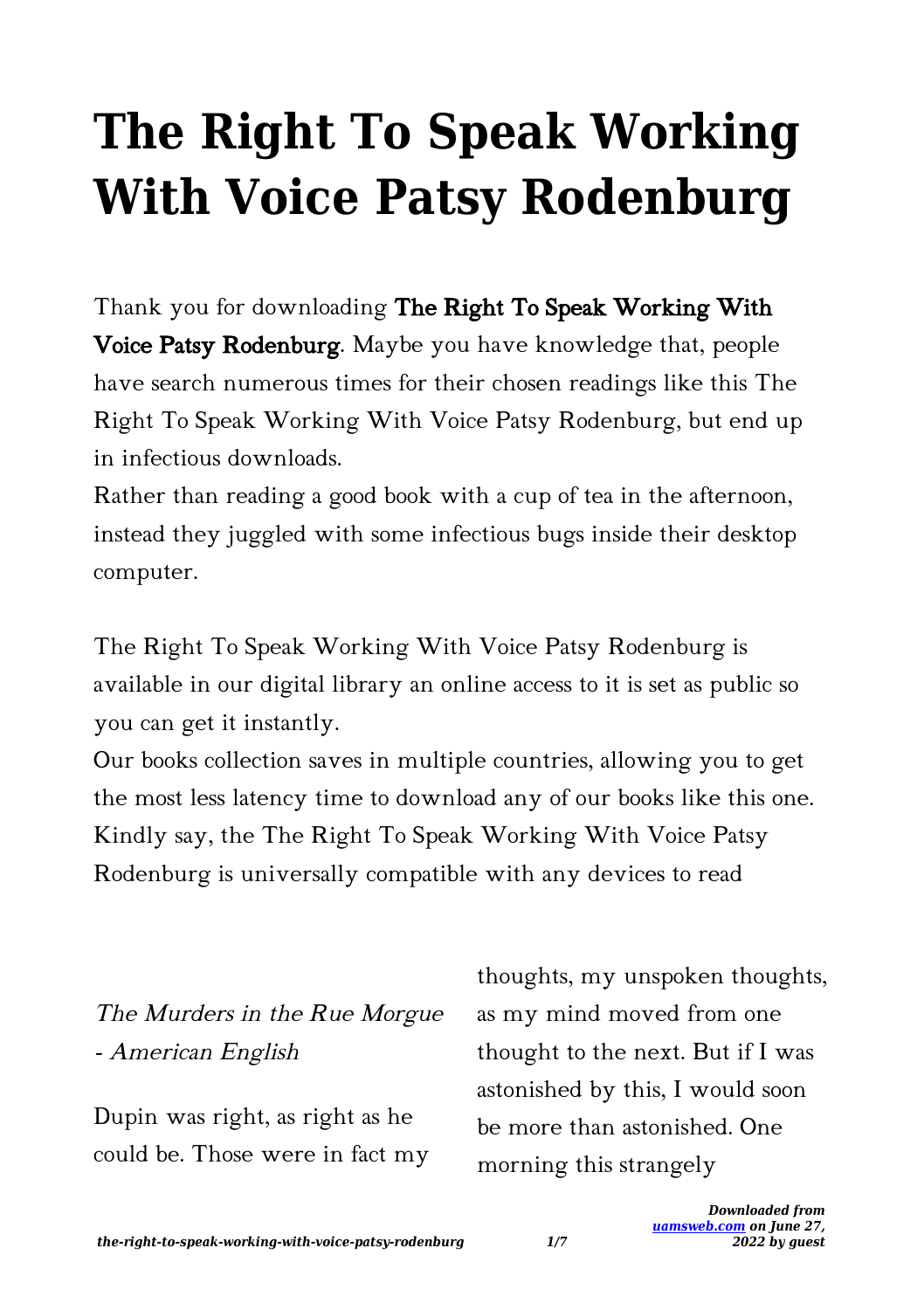interesting man showed me once again his unusual reasoning power. We heard that an old woman had

#### Voice Attack Help

back to the Main screen. Now, you must speak into your microphone. Say the word, 'Calculator'. If everything is lined up right (microphone is on, you have adequate volume and your speech recognition engine is trained up), you should see the Windows calculator on your screen. Now say, 'Close Calculator'. The calculator should now be closed.

## The Price of God's Miracle Working Power - AA Allen

THE PRICE OF GOD'S MIRACLE WORKING POWER 2 The presence of God was so real and powerful that I felt I would die right there on my knees. It seemed that if God came any closer, I could not stand it! Yet I

wanted it and was determined to have it. Little wonder that Paul under like circumstance, "fell to the earth". Acts 9:4.

## Mapping the Margins: Intersectionality, - JSTOR

lions speak more powerfully than the pleas of a few isolated voices. This politicization in turn has transformed the way we understand violence against women. For example, battering and rape, once seen as private (fam-ily matters) and aberrational (errant …

# white supremacy culture dRworksBook

## dRworks.

wwwdismantlingracism.org . page 2 inadequacies and mistakes rather than learning from them; the person works with a harsh and constant inner critic antidotes: develop a culture of appreciation, where the organization takes time to make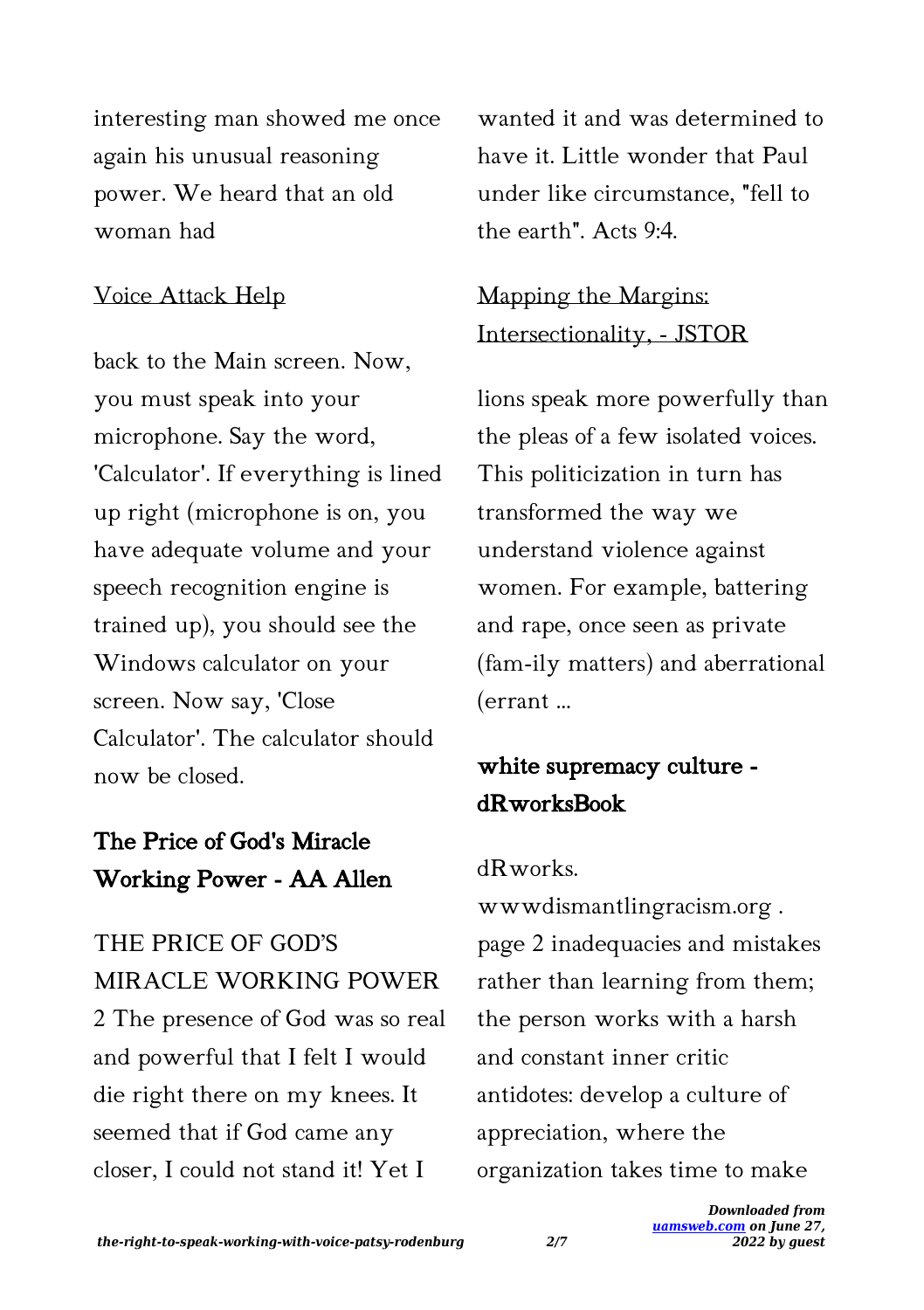sure that people's work and efforts are appreciated; develop a

## THE HOME VISIT CHECKLIST - California Department of …

Sep 10,  $2012 \cdot$  Do not stop to speak to strangers. If you must respond, keep walking. Before entering a fenced yard, make noise to see if any animals are present. Don't enter the home if an animal threatens your safety (ask the consumer to secure the animal). After knocking, stand away from the door and to one side if possible - hinge side is best for

# VIDEO TRAILER KEYWORD: HML8-508 What IMPACT will

I shouldn't speak to you like this . . . after all that you did for us . . . the suffering . . . Miep. No. No. It wasn't suffering. You can't say we suffered. (As she speaks, she straightens a chair which is overturned.) Mr. Frank. I know what you went through, you and Mr. Kraler. I'll remember it as

long as I live. (He gives one last ...

## Supporting staff working with people who challenge …

Ensuring that our workforce has the right skills, knowledge and experience to work alongside ... working with different people 5.1 Learning disability 5.2 Autism 5.3 Mental health 5.4 Older people 5.5 Multiple conditions ... use in supporting the person to speak out, have their voice heard, and maintain a positive

# Apraxia of Speech in Adults - Speak Easy Therapy

•Strengthening muscles • Increasing tongue and lip movement • Improving speech sound production so that speech is more clear • Teaching caregivers, family members, and teachers strategies to better communicate with the person with dysarthria • In severe cases, learning to use alternative means of communication (e.g., simple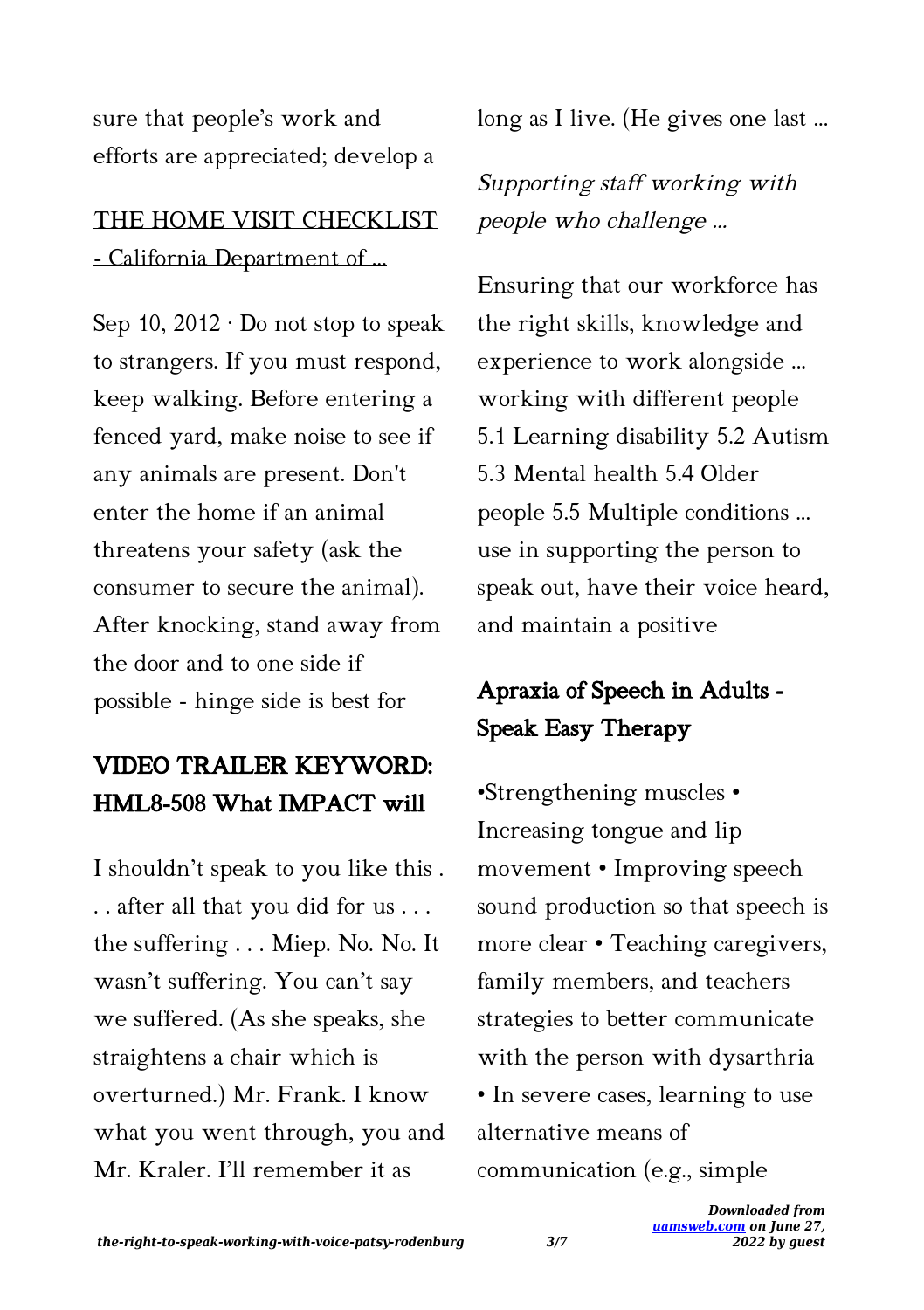gestures, alphabet boards, or electronic or …

# ENGLISH GRAMMAR, TENSES Tenses - Weebly

they would know nothing about aspect, voice or mood. But they can all speak fluent English and communicate effectively. Of course, for ESL it helps to know about tenses, but don't become obsessed with them. Be like those native speakers! Speak naturally! PDF created with pdfFactory Pro trial version www.pdffactory.com

Learning Journeys Switch Progression Road Map - Inclusive

Help the student understand the function of the switch by working hand-over- hand. One of the most common behavioural problems we see is that of switch banging, i.e. the repeated tapping or banging of the switch. There are a number of reasons why this might be happening:

# Roberts Rules of Order - Simplified - Cornell University

speak a second time. • Everyone has the right to know what is going on at all times. Only urgent matters may interrupt a speaker. • Only one thing (motion) can be discussed at a time. A motion is the topic under discussion (e.g., "I move that we add a coffee break to this meeting"). After

Communicating with people with a learning disability - Mencap

Working with someone with a learning disability may challenge your idea of what communication is, and how you make yourself understood. It may make you think about your tone of voice and your body language as well as the words you use, and remind you that communication is not just about talking but also about listening.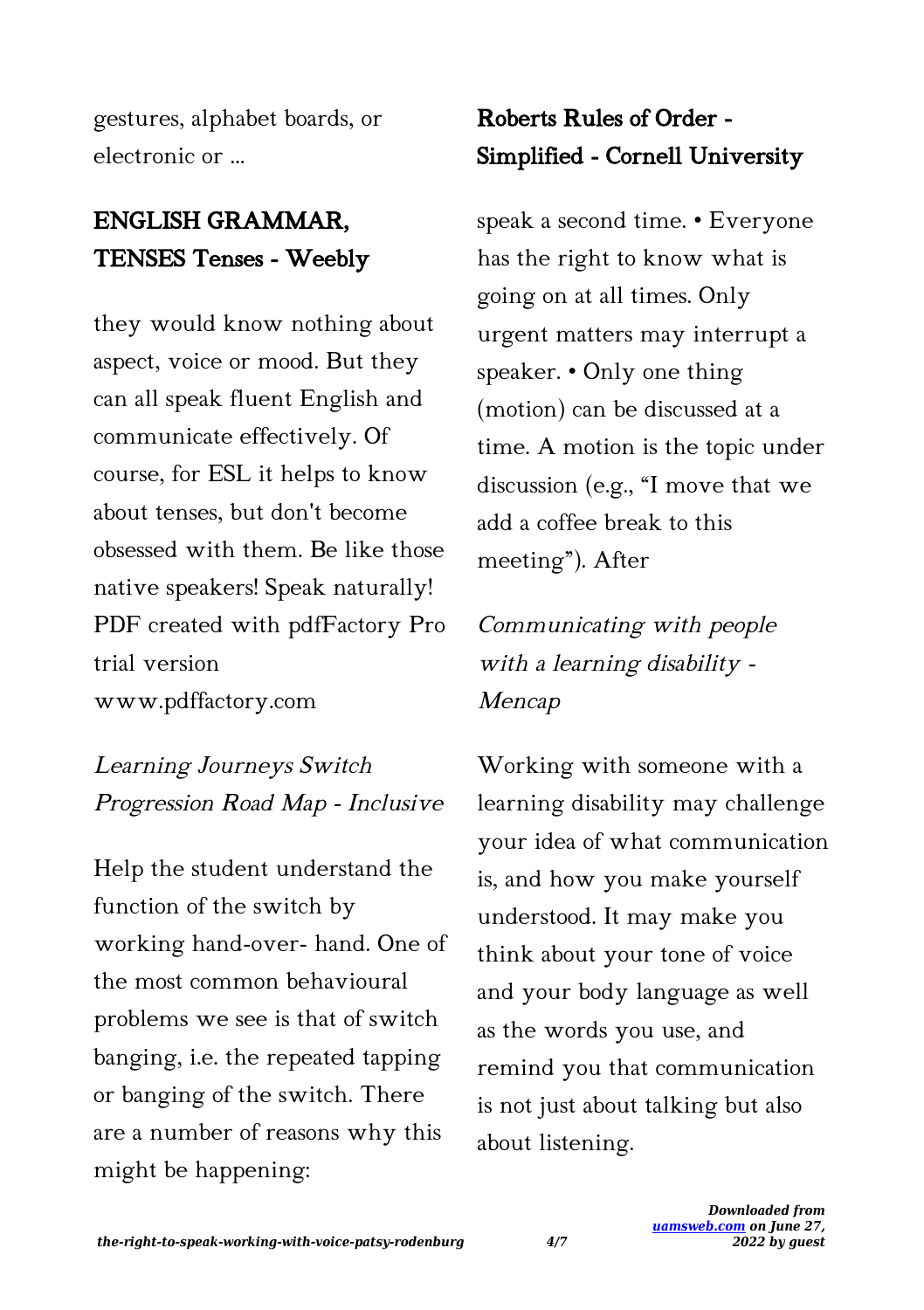## The FIVE Dysfunctions of a TEAM!

•A tone is set for members to not speak openly about issues •Lack of security to discuss in unfiltered/passionate debate ... Absence of Trust. Lack of Commitment •Without healthy conflict, members voice is not heard •Members need to feel their input matters •Creates ambiguity among the team •Watches windows of opportunity close due ...

## Situational Dialogues / Role Play

• Perhaps you're right. • I'm afraid, I'll differ with you on that point. • I'm sorry, but I can't agree with you there. • I'm afraid, I can't accept the idea. • You're absolutely right. • Excuse me. I'm sorry to interrupt, but I have a doubt that I'd like you to clarify.

## Our code of conduct - GSK

7 Using your voice: How to speak up 7 Zero tolerance for retaliation 1. Our patients, our consumers, our industry 10 18Protecting our patients and consumers 11 Conducting research safely 11 Managing the quality of our products effectively 2. Our company 13 Gifts or hospitality 13 Following the right financial procedures 13 Working with suppliers

## Sustainability Plan 2025 - Woolworths Group

and working hard to improve them, because we have more responsibility than ever to get it right. Our customers want positive change and they are counting on us to make it happen, from eliminating waste to reducing the plastic packaging that pollutes our oceans. In short, we're all looking to do the right thing. Our Sustainability Plan 2025 is

#### Paid Family Leave -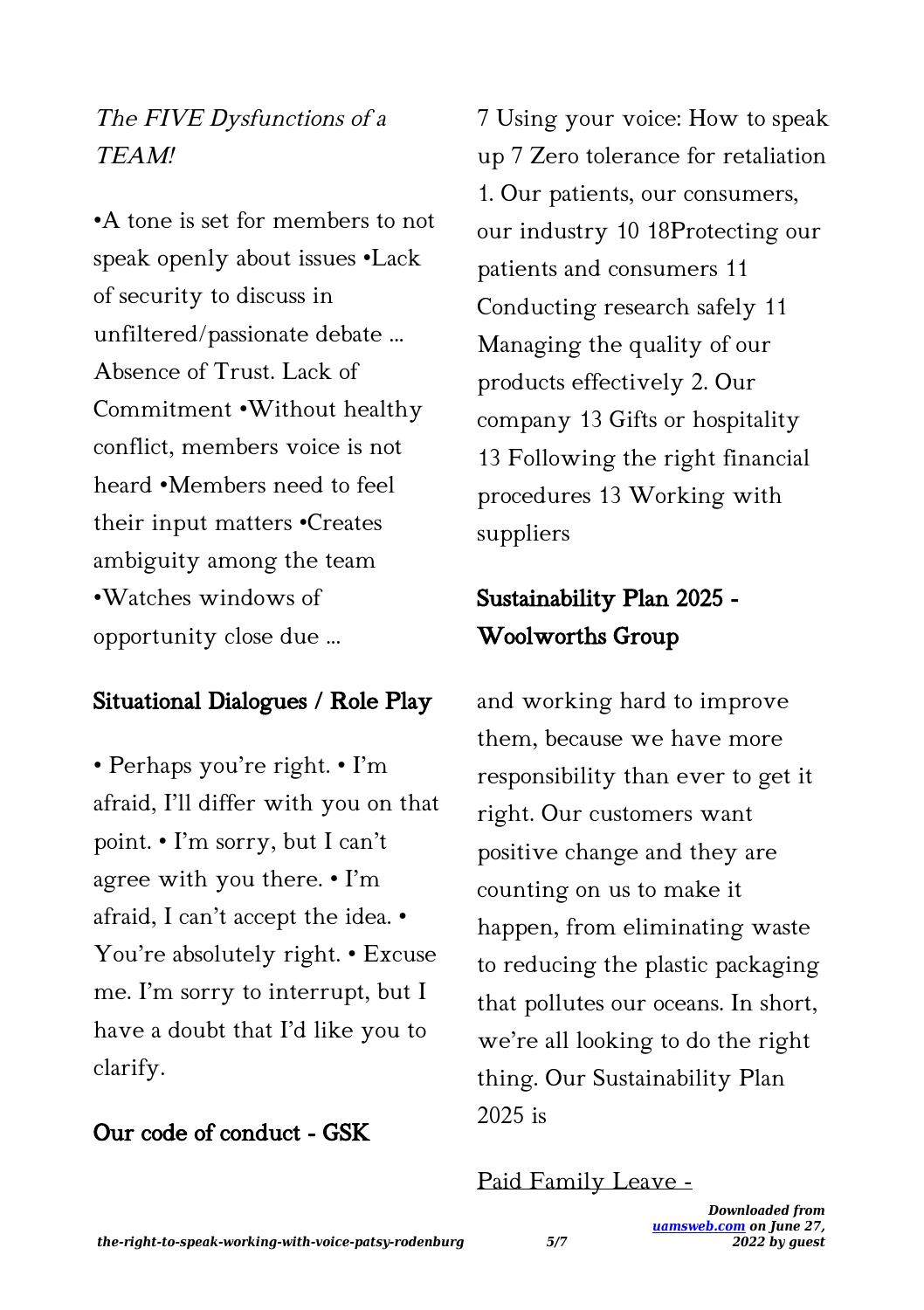## Employment Development Department

For many working Californians, finding time to be with a loved one when they need it most can be ... and/or alternate formats need to be made by calling 1-866-490-8879 (voice). TTY users, please call the California Relay Service at 711. DE 2511 Rev. 19 (12-20) ... job protection or a right to return to work. However, job protection may be ...

## Official News From Around Your VISN Wilkins, Stephen R.

As a Veteran, I speak first-hand to the amazing care I have received at Salem. This award is really a recognition of all they do every day to care for our Veterans. I am proud to work with such a great team." Raczynski served as a member of the U.S. Army from 1987-1992, and has been an RN for . 26 years, working in specialties

including med-

# Age, Race, Class and Sex: Women Redefining Difference

poetry and prose. As we reclaim our literature, poetry has been the major voice of poor, working class, and Colored women. A room of one's own may be a necessity for writing prose, but so are reams of paper, a typewriter, and plenty of time. The actual requirements to produce the visual arts also help determine, along class lines, whose art is ...

## UTAH STATE COURTS

Please try not to speak over each other. We are recording the audio from these hearings, and it is difficult for others to discern who spoke when. H. Make sure to unmute your mic when speaking. I. Please face the mic. When you turn your head to look …

## P-8 - The Twelve Concepts for